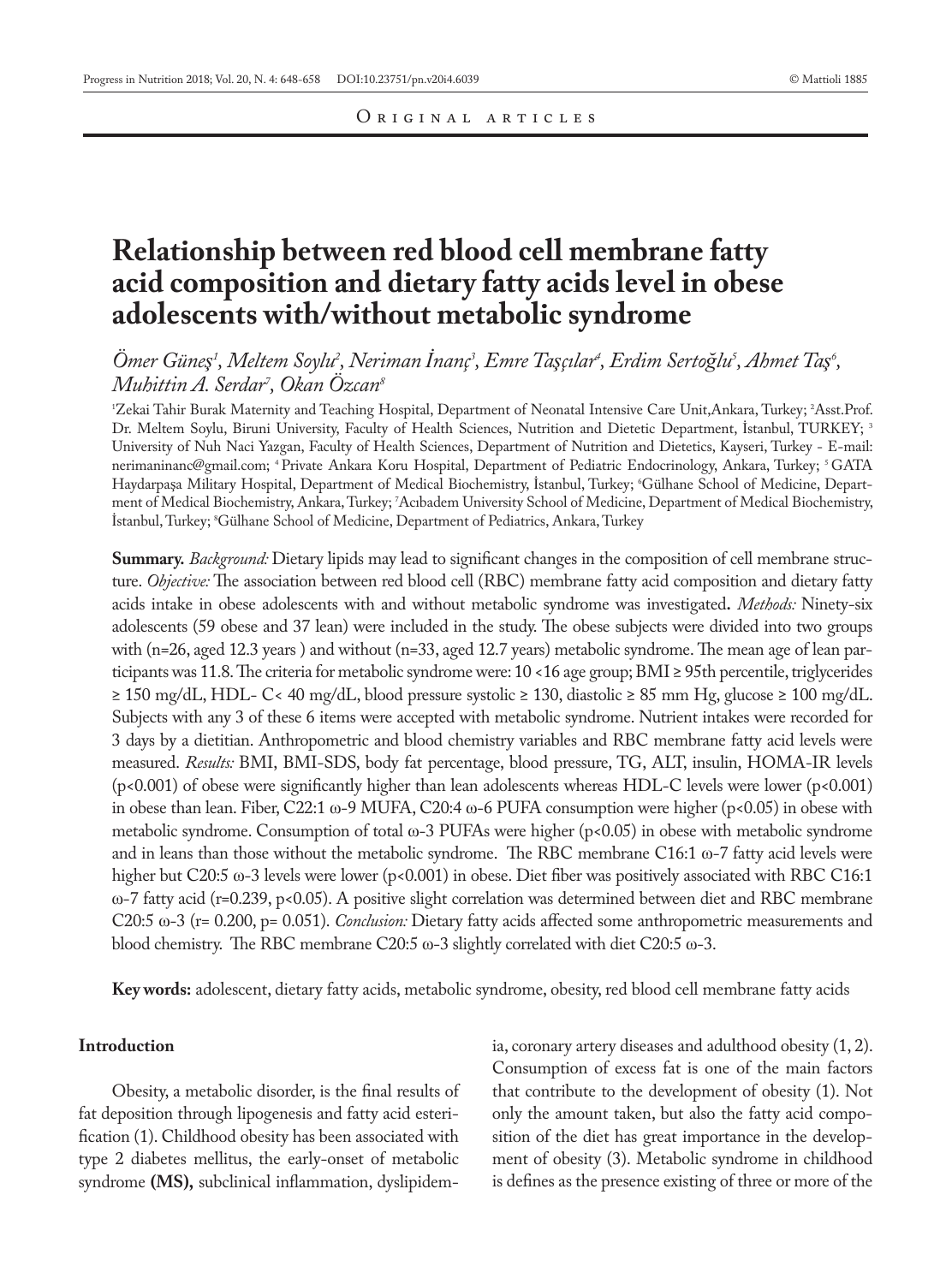syndromes such as obesity, increased triglycerides, decreased high density lipoprotein cholesterol, high blood pressure and/or glucose intolerance (4).

Essential fatty acids (EFAs) play an important role in cell membrane composition (5).The nature of the fat taken with diet affects the blood lipid concentrations in children as in adults (6). In inflammatory diseases, increases in the consumption of saturated fatty acids (SFAs) and trans FAs are positively correlated with disease development (7, 8). Saturated fatty acids trigger the production of precursor of prostaglandins (PG), and proinflammatory leukotrienes (LT) (9). High proportion of the saturated and trans-unsaturated fatty acid intake increases plasma concentrations of total and LDL cholesterol and, even at a young age, may increase vascular lipid storage and the early vascular lesion formation (10).

Since the mature erythrocytes cannot synthesize lipids spontaneously, any loss of lipids must be compensated by exchange of the plasma lipids (11). Lipids taken with diet may lead to significant changes in the composition of the cell membrane structure (6). Morgado et al. (12) who compared the effects of  $\omega$ -6,  $\omega$ -9 and SFAs in rats determined changes in ω-3/ω-6 ratio in hepatic membranes and a decrease in HDL-C level with ω-3 fatty acid**.** In a recent review, Simopoulos (13) has reported that the risk of obesity increases with the increasing level of ω-6 fatty acids and the ω-6/ ω-3 ratio in red blood cell (RBC) membrane phospholipids, whereas high ω-3 RBC membrane phospholipids decreases the risk of obesity. In pre-school children (2-6 years old) receiving low ω -3 and ω-6 FAs showed high RBC docosahexaenoicacid (DHA) and high arachidonicacid (AA) profiles (6).

Although plasma FAs is a good indicator of intake of FAs in the last few days/weeks (14), they can be easily affected by the metabolic changes and physical activity. Because the FAs distribution in red blood cells is more stable throughout their life (15), measurement of the levels of FAs in cell membrane is recommended to evaluate the long term lipid intake statuses of the individuals.

Early recognition of obesity and implementing necessary measures for the prevention of childhood obesity and associated complications possibly encountered in adulthood is of great importance. In addition, determination of the ratio of fats in total energy intake and types of FAs in the diet are also important because of their role in the etiology of obesity and in the development insulin resistance (16). Therefore, the presented study was performed to investigate the fatty acid composition of the diet and RBC membrane fatty acid levels as well as to determine whether an association exists between diet and RBC membrane fatty acids in obese adolescents with and without metabolic syndrome.

# **Methods**

This clinical and controlled study was initiated with the permission of Ethics Committee of Gülhane Military Medical Academy (GATA), Approval no: 1491- 1395-11/1539.

A total of 59 outpatients consisting of 33 male **(**16 with MS aged 12.3years and 17 without MS aged 12.7years) and 26 female (10 with MS aged 11.5 years and 16 without MS aged 13.0 years) who were admitted to GATA Department of Child Health and Diseases, Polyclinics of Pediatric Endocrinology and received obesity diagnosis between June 2011 and November 2012 were included in the study. The patients at pubertal stage (Tanner stages 2-5) (17) with BMI 95<sup>th</sup> percentile or above according to the Centers for Disease Control and Prevention (CDC) (18) percentile curves with no history of familial dyslipidemia and/or type 2 diabetes mellitus, no endocrinological and chronic disease and having no obesity medication, fish oil and ω-3 FA supplements were included in the study. A total of 37 (18 male aged 12years and 19 female aged 11.9 years) healthy, age matched lean participants having BMI less than 85<sup>th</sup> percentile were also included as control group. The inclusion criteria for the controls were the same except BMI.

Metabolic syndrome in adult was accepted as a cluster of risk factors for cardiovascular disease and type 2 diabetes mellitus. The risk factors include raised blood pressure, dyslipidemia (raised triglycerides and lowered high-density lipoprotein cholesterol), raised fasting glucose, and central obesity (19). In the present study, the criteria for metabolic syndrome for adolescents were: 10 <16 age group; BMI ≥ 95th percentile, triglycerides ≥ 150 mg/dL, HDL- C< 40 mg/dL, blood pressure sys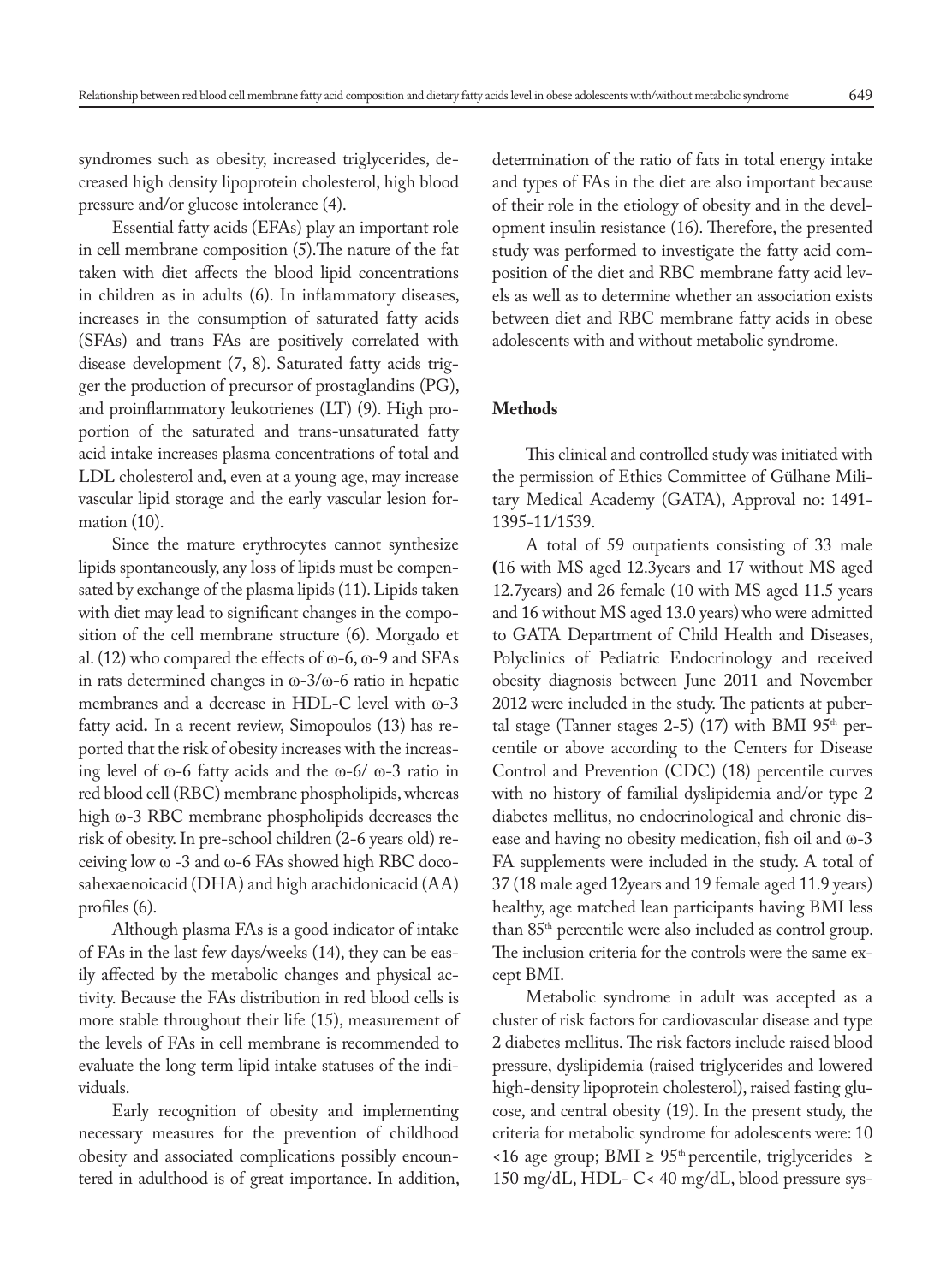tolic ≥ 130, diastolic ≥ 85 mm Hg, glucose ≥ 100 mg/ dL. Subjects with any 3 of these 6 items were accepted as having metabolic syndrome (4).

Participants underwent routine physical examinations. Arterial blood pressure was measured by a mercury sphygmomanometer using an appropriate brachial pressure cuff from right arm following at least 10 minutes rest. The first Korotkoff sound was recorded as systolic blood pressure (SBP), phase V sound was recorded as diastolic blood pressure (DBP).

Measurement of height was performed with a fixed stadiometer with 0.1 cm sensitivity (Harpenden, UK) and weight was measured with a digital scale with 0.1 kg sensitivity (SECA, Deutschland) and body mass index (BMI,  $\text{kg/m}^2$ ) was calculated through dividing the weight (kg) by height  $(m^2)$ . BMI values to sexand age-specific standard deviation scores (BMI-SDS) was calculated. The height of individuals was measured while the person was standing without shoes, feet were together, and head was maintained in the Frankfort Horizontal Plane position (triangle of eyes in alignment with the upper side of auricle). The participants with the BMI 95<sup>th</sup> percentile were considered obese according to the CDC (18). Body fat was measured with Segmental Body Composition Analyzer (TANİTA BC-418). Measurements were performed in the morning following overnight fasting.

Nutrients and food items consumed by the subjects were recorded during face to face interviews by a dietitian for consecutive 3 days and the average amounts of daily consumptions were determined. The daily energy, nutrients and dietary FAs intakes of the participants were determined using the software program of Nutrition Information Systems (BEBIS).

Blood samples were collected from the antecubital vein after an overnight fasting into tubes (Vacutter® greiner bio-one, Austria) with (K3-EDTA) and without anticoagulant. Serum samples were separated, and immediately used for biochemical analysis. Whole blood samples were immediately centrifuged at 4000 rpm for 15 minutes and plasmas were separated. The plasma fraction was allocated into cryovials and stored at -80 °C. After separation of plasma, remaining pellet was washed three times with an equal amount of 0.9% sodium chloride by centrifugation at 4000 rpm for 15 minutes and then the RBCs were resuspended with saline for raising the pellet hematocrit to 45%. The RBC aliquoted to the cryovials previously treated with butyl hydroxy toluene (BHT) (2,6 di-tert-butyl-p-cresol) and stored at -80 ° C until the analysis (20).

Plasma glucose, serum triglycerides (TG), total cholesterol (TC) and high-density lipoprotein cholesterol (HDL-C) levels were measured with an Olympus AU2700 (Beckman Coulter, USA) auto analyzer using commercially available kits (Olympus, USA). Low density lipoprotein cholesterol (LDL-C) was calculated by the Fridewald formula [LDL-C = TC - (TG/5 + HDL-C)]. Serum insulin levels were measured by an immunoassay analyzer (Roche Modular Analytics E170, Roche Diagnostics, USA) with electro-chemiluminescence immunoassay (ECLIA) kit (Roche Diagnostics, USA). The homeostasis model of assessment-insulin resistance (HOMA-IR) was calculated using the formula of fasting glucose (mg/dL) x fasting insulin (mU/mL)/405, and HOMA-IR> 4 was considered as insulin resistance.

Red blood cell suspensions  $(50 \mu l)$  were thawed at 4 °C. Fatty acids glycerol esters and plasmalogens were transmethylated by the addition of 3 N methanolic HCl and heating for 4 h at 90 °C. After chilling the samples, fatty acid methyl esters were extracted with hexane by vortex mixing for 10 seconds and evaporated under nitrogen and resuspended with 80 µl of hexane (20).Thermo-Finnigan Trace GC Ultra (Thermo Scientific TM, USA) with SPTM-2560 capillary column (100m x 0.25 mm x 0.2 μm, Catalog no. 48333-07) was used for the measurement of FAs. The peaks of FAs were observed between 17.955-41.825 minutes. Linearity of investigated FAs (r<sup>2</sup>) was between 0.9579-0.9973. Recoveries were determined within the range of 87 to 107% and 94 to103% for 50 µg/mL and 100 µg/mL concentrations respectively. LOD was found between 0.3-4.2 µg/mL concentrations. The reproducibilities were determined within 5-10.4% for low concentrations and within 4.2- 10% for high concentrations.

#### **Statistical Analysis**

Data were analyzed by the Statistical Package for Social Science version 15.0 software (SPSS, Chicago, IL., USA). One Way Anova and Kruskal–Wallis variance analyses were used for comparison of variables.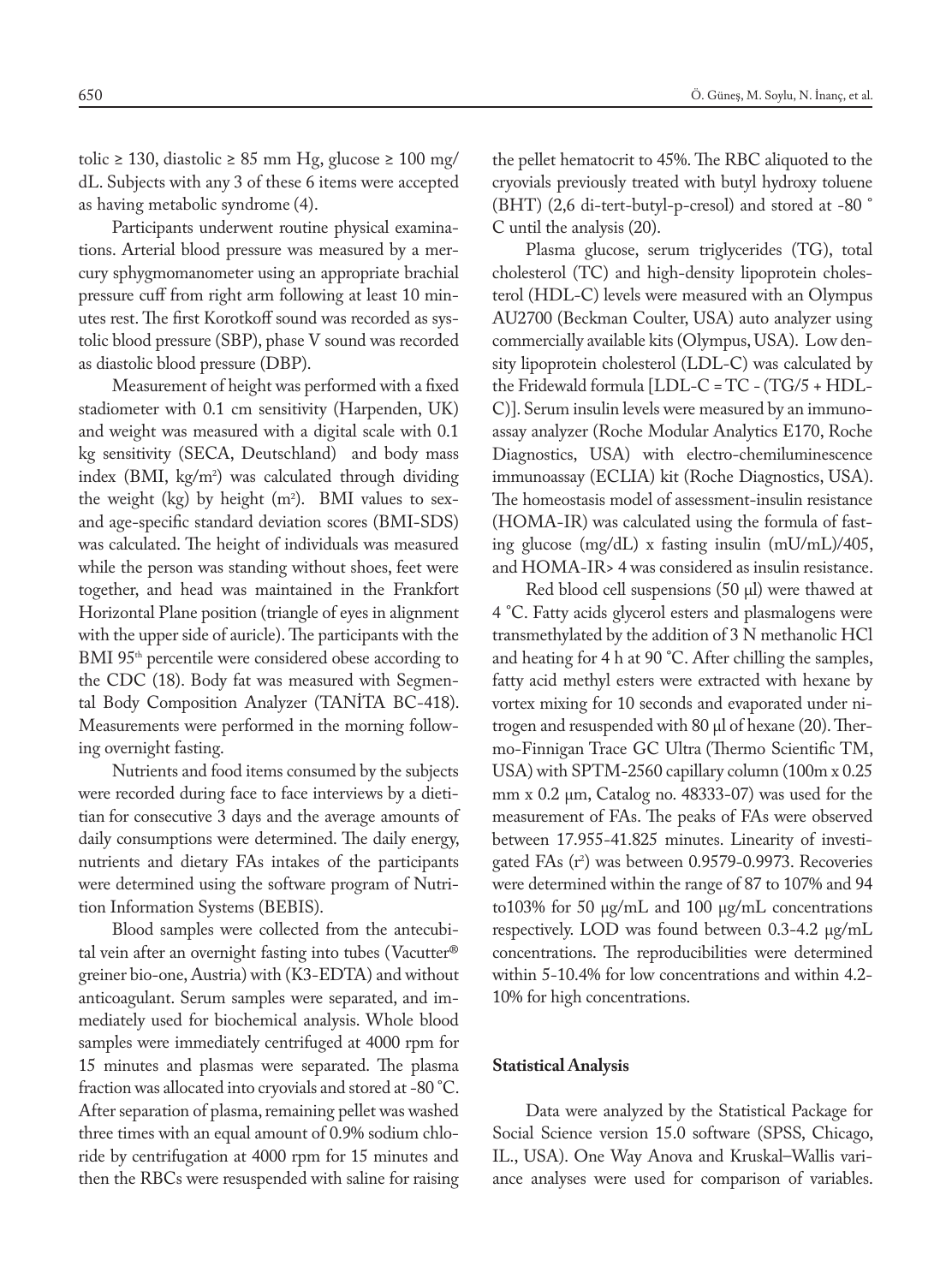When the differences were significant, Bonferroni correction was performed to determine which subgroups are different. The relationship between variables was evaluated with Spearman correlation analysis. P values less than 0.05 were considered as significant.

## **Results**

No statistically significant difference was determined between obese adolescents with and without metabolic syndrome concerning the age and gender. Body Mass Index and body fat percentage of obese adolescents were significantly higher (p<0.001) than their age matched lean controls. The BMI-SDS, SBP and DBP levels were the highest in obese with metabolic syndrome, which is followed by obese without metabolic syndrome and controls. Serum triglycerides, ALT, insulin and HOMA-IR levels of obese with metabolic syndrome were significantly higher (p<0.001) than the obese without metabolic syndrome and lean adolescents. The TC and LDL-C levels were also higher in obese with metabolic syndrome but could not reach to statistically significance. The HDL-C levels were lower in both obese groups (p<0.001) compare to controls. There was no significant difference between groups concerning fasting blood glucose level and AST activity (Table 1). Consumption of fiber, C22:1 ω-9 MUFA, C20:4 ω-6

**Table1.** Anthropometric and laboratory parameters of adolescents

|                        | Patients with obesity (n=59) |                                                                                                                    | Controls (n=37)                | $\, {\bf p}$ |
|------------------------|------------------------------|--------------------------------------------------------------------------------------------------------------------|--------------------------------|--------------|
|                        | $MS (+) (n=26)$              | $MS(-)$ (n=33)                                                                                                     |                                |              |
| Gender, male; n,%      | 16(61.5)                     | 17(51.5)                                                                                                           | 18(48.6)                       | 0.585        |
| Age, years             | $12.3(10.8-13.3)$            | $12.7(10.6 - 14.6)$                                                                                                | $11.8(11-12.8)$                | 0.464        |
| male                   | $12.3(11-13.3)$ n=16         | $12.7(10.6-13.9)$ n=17                                                                                             | $12(11-12.8)$ n=18             | 0.490        |
| female                 | $11.5(10.8-12.3)$ n=10       | $13(11-14.6)$ n=16                                                                                                 | $11.9(11.5-12.6)$ n=19         | 0.383        |
| BMI, kg/m <sup>2</sup> | $30.6(28.7 - 33.6)^{a}$      | $27.7(24.9 - 30.8)^{a}$                                                                                            | $18.1(16.7 - 20.3)^{b}$        | p<0.001      |
| <b>BMI-SDS</b>         | $2.14(1.9-2.4)^{a}$          | $1.83(1.7-2.2)^{b}$                                                                                                | $-0.23(-0.9-0.3)^{c}$          | p<0.001      |
| <b>SBP</b>             | $125 \pm 16.3^{\circ}$       | 111.67±8.35 <sup>b</sup>                                                                                           | 103.92±10.41 <sup>c</sup>      | p<0.001      |
| <b>DBP</b>             | 83.92±1.07 <sup>a</sup>      | 72.41±8.72 <sup>b</sup>                                                                                            | $63.95 \pm 8.46$ c             | p<0.001      |
| Body fat percentage,%  | $41.6(34.8 - 50.7)^{a}$      | 39.9(34.3-45.2) <sup>a</sup>                                                                                       | $16.9(13.9-19.4)^{b}$          | p<0.001      |
| FPG, mg/dL             | 89±5.4                       | $86 + 7$                                                                                                           | $87.81 \pm 6.6$                | 0.198        |
| TC, mg/dL              | 178(163-202)                 | $162(152-185)$                                                                                                     | 159(143-180)                   | 0.214        |
| TG, mg/dL              | $211(123-283)^{a}$           | $90(76 - 148)^{b}$                                                                                                 | $81.5(60.5 - 106.5)^{b}$       | p<0.001      |
| LDL-C, mg/dL           | $109(84-135)$                | 99(84-116.5)                                                                                                       | 87(78.8-101.8)                 | 0.92         |
| HDL-C, mg/dL           | $36(34-39)^{a}$              | $46(41-51.5)^{b}$                                                                                                  | $53(45.5 - 62.5)$ <sup>c</sup> | p<0.001      |
| ALT (IU/mL)            | $24.5(10-54)$ <sup>a</sup>   | $20(10-89)$ <sup>a</sup>                                                                                           | $15(9-44)$ <sup>b</sup>        | p<0.001      |
| AST (IU/mL)            | $26(15-80)$                  | $27(12-87)$                                                                                                        | $29(16-51)$                    | 0.718        |
| Insulin, U/mL          | $21.4(16.9 - 25.4)^{a}$      | $11.5(9.8-13.5)^{b}$                                                                                               | $7.9(4.9-10)$ c                | p<0.001      |
| HOMA-IR                | $4.71(3.2-6.4)^{a}$          | $2.57(1.9-3)^{b}$                                                                                                  | $1.65(1-2.3)$ <sup>c</sup>     | p<0.001      |
|                        |                              | Data are empressed as the means, median (25th-75th intergravile range) or as number of cases (%) suben appropriate |                                |              |

*Data are expressed as the means, median (25th–75th interquartile range) or as number of cases (%) when appropriate.*

*BMI: body mass index, BMI-SDS: BMI values to sex- and age-specific standard deviation scores, SBP: Systolic Blood Pressure, DBP: Diastolic Blood Pressure, ALT: Alanine aminotransferase, AST: Aspartate aminotransferase, FPG: fasting plasma glucose, TC: total cholesterol, TG: triglyceride, HDL-C: high density lipoprotein cholesterol, LDL-C: low density lipoprotein cholesterol, HOMA-IR: homeostasis model of assessment-insulin resistance; a-c: Values with different superscripts differ significantly.*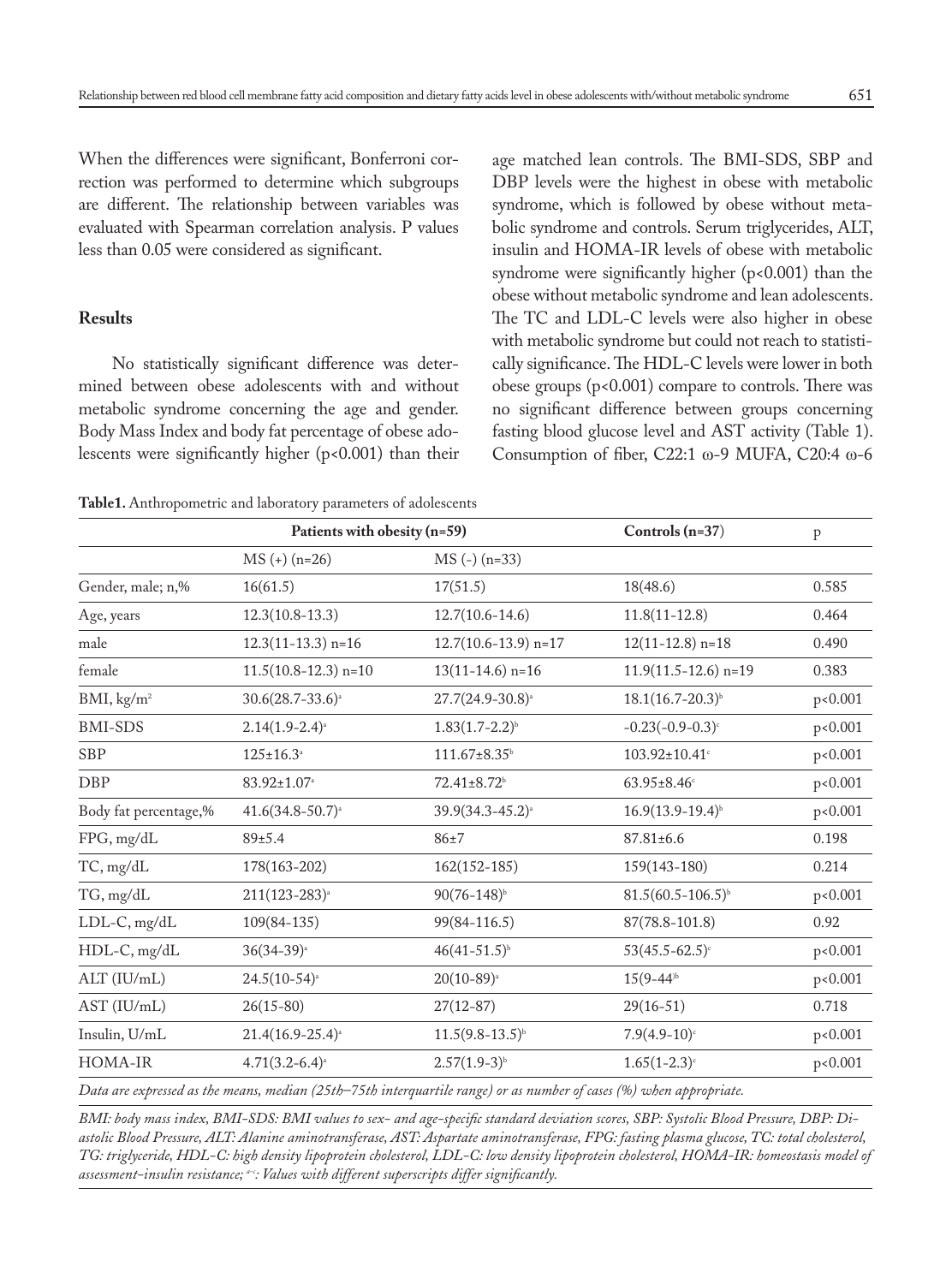PUFA with the diet were higher (p<0.05) in obese with metabolic syndrome than obese and control. Total ω -3 PUFAs consumed with the diet were higher (p <0.05) in obese with metabolic syndrome and in leans than obese without the metabolic syndrome (Table 2). Red blood cell membrane C16:1 ω-7 fatty acid levels of obese with and without metabolic syndrome were higher whereas C 20: 5  $\omega$ -3 levels were lower than controls (p<0.001) (Table 3). Diet cholesterol positively correlated with serum ALT (r= 0.232, p<0.05). Diet total SFAs positively associated with fasting blood glucose ( $r = 0.206$ ,  $p < 0.05$ ). Diet total MUFAs inversely associated with LDL (r= -0.200, p<0.05), and diet total PUFAs also inversely correlated with TC ( $r = -0.256$ ,  $p < 0.05$ ) and LDL-C ( $r =$ -0.274, p<0.01). A positive association was determined between diet total ω-3 FAs and fasting blood glucose (r= 0228, p<0.05) Diet total ω-6 FAs inversely affected serum TC (r= -0.295, p<0.01) and LDL-C (r= -0.311,

| Diet FAs            | Patients with obesity (n=59) |                             | Controls (n=37)     | $\mathbf{p}$ |  |
|---------------------|------------------------------|-----------------------------|---------------------|--------------|--|
|                     | $MS (+) (n=26)$              | $MS(-)(n=33)$               |                     |              |  |
| Energy              | 1786(161-220)                | 1827(142-209)               | 1883(152-215)       | 0.484        |  |
| Protein (%)         | $13.5(11.8-15)$              | $13(12.5-15)$               | $14(12-15.5)$       | 0.643        |  |
| Fat (%)             | $37.5(33.8-41)$              | $38(35-39.5)$               | $39(32.5-43)$       | 0.652        |  |
| Carbohydrate (%)    | $50(46-54)$                  | 49(47-52)                   | $47(44-53)$         | 0.505        |  |
| Cholesterol (mg)    | 289(164-363)                 | 276(184-336)                | 227(179-331)        | 0.214        |  |
| Fiber               | $20.5(17-26)^{a}$            | $17.70(12-22)^{b}$          | $16.6(12-22)^{b}$   | 0.032        |  |
| <b>Total SFAs</b>   | 24.9(22.4-34.9)              | 29.8(21.8-33)               | 27.8(21.2-32.7)     | 0.845        |  |
| C14:0               | $3.0(2.2 - 4.3)$             | $2.8(2.6 - 4.7)$            | $2.5(2.2 - 3.7)$    | 0.210        |  |
| C16:0               | $13.0(10.6 - 18.3)$          | $14.2(10.9 - 16.2)$         | $14.4(10.7-16.3)$   | 0.996        |  |
| C18:0               | $5.4(4.6 - 7.6)$             | $6.2(4.6 - 8.1)$            | $5.9(4.7 - 7.9)$    | 0.926        |  |
| C20:0               | $0.4(0.3-0.5)$               | $0.3(0.25 - 0.4)$           | $0.3(0.25 - 0.4)$   | 0.272        |  |
| C22:0               | $0.2(0.1 - 0.3)$             | $0.2(0.1 - 0.25)$           | $0.2(0.1 - 0.2)$    | 0.552        |  |
| C24:0               | $0.0(0-0)$                   | $0.0(0-0)$                  | $0.0(0-0)$          | 0.983        |  |
| <b>Total MUFAs</b>  | 26.8(19.6-33.9)              | $25.7(20-30)$               | 24.6(20.4-28.8)     | 0.656        |  |
| $C16:1 \omega$ 7    | $1.7(1.3 - 2.3)$             | $1.6(1.2-2)$                | $1.7(1.3-2)$        | 0.682        |  |
| $C18:1 \omega 9$    | $23.8(15.3 - 30.1)$          | $22.8(16.6 - 26.1)$         | $21.2(17.8 - 25.1)$ | 0.811        |  |
| $C22:1 \omega 9$    | $0.5(0.3-0.7)^{a}$           | $0.3(0.2-0.5)^{b}$          | $0.4(0.3-0.6)$      | 0.05         |  |
| Total ω -6 PUFAs    | $14.2 + 9.7$                 | $13.2 \pm 7.7$              | $15.8 \pm 6.1$      | 0.823        |  |
| $C$ 18:2 $\omega$ 6 | $15.3 + 9.3$                 | $14.7 \pm 7.7$              | $15.6 \pm 6.1$      | 0.882        |  |
| $C20:3\omega$ 6     | $1.4(0.9-2.1)$               | $1.2(1-1.7)$                | $1.7(1.2 - 2.5)$    | 0.081        |  |
| C20:4 $\omega$ 6    | $0.5(0.3-0.6)^{a}$           | $0.3(0.2-0.4)$ <sup>b</sup> | $0.4(0.2-0.5)$      | 0.036        |  |
| Total ω -3 PUFAs    | $2.35(1.8-3.9)^{a}$          | $1.8(1.4-2.5)^{b}$          | $2.6(1.6-3.3)^{a}$  | 0.017        |  |
| C20:5 $\omega$ 3    | $0.0(0-0.6)$                 | $0.0(0-0.2)$                | $0.0(0-0.1)$        | 0.856        |  |
| C22:6 $\omega$ 3    | $0.3(0.2 - 0.4)$             | $0.2(0.1 - 0.3)$            | $0.2-(0.1-0.3)$     | 0.068        |  |

**Table 2.** Macronutrient and diet fatty acids intake of adolescents

*Data are expressed as the means or median (25th–75th interquartile range) when appropriate.; a-c: Values with different superscripts differ significantly.*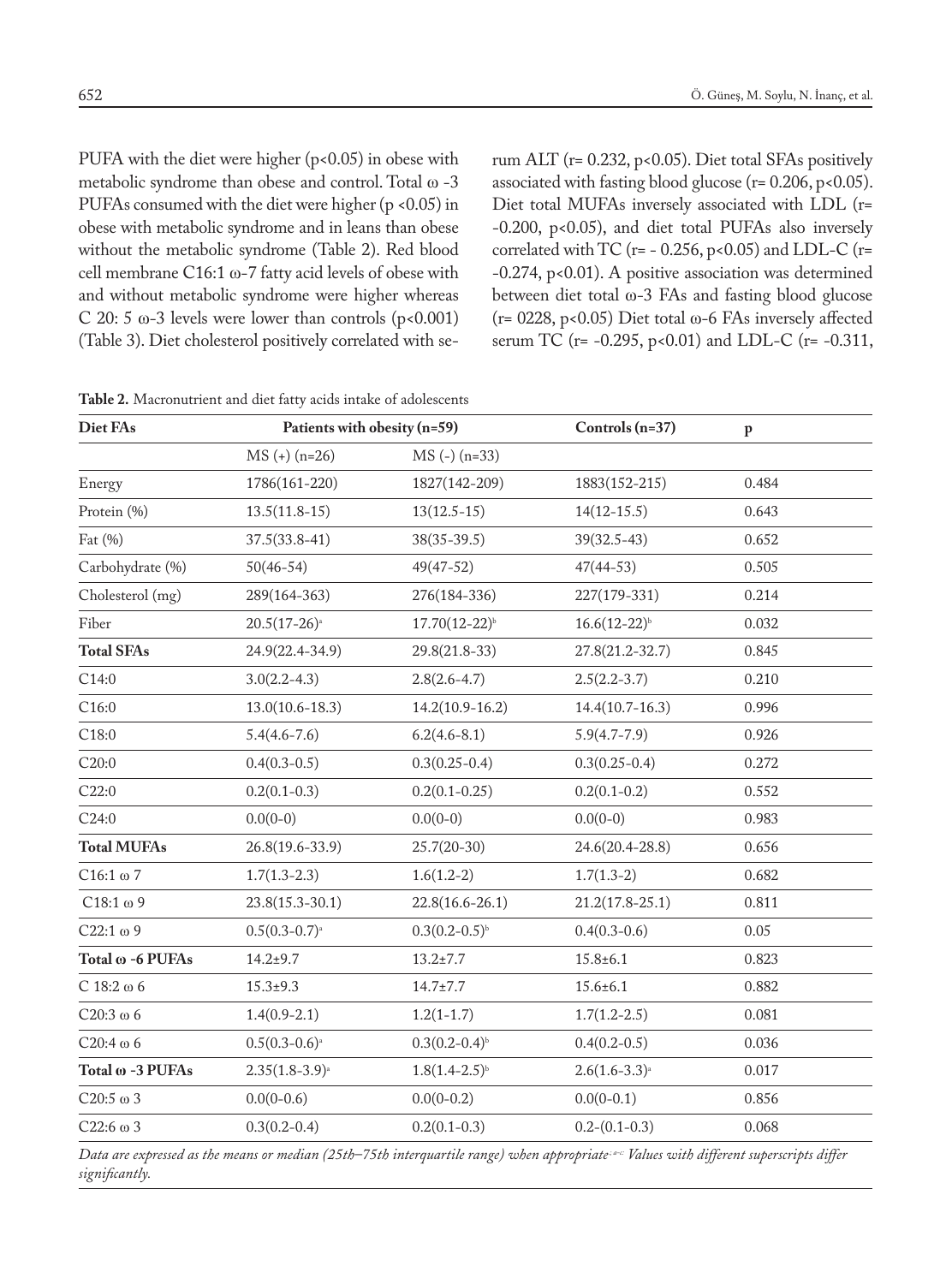| RBC membrane FAs (µg/mL) | Patients with obesity (n=59) |                              | Controls $(n=37)$       | $\, {\bf p}$ |
|--------------------------|------------------------------|------------------------------|-------------------------|--------------|
|                          | $MS (+) (n=26)$              | $MS(-)$ (n=33)               |                         |              |
| <b>SFAs</b>              | 264.5±31.6                   | $276.1 \pm 36.7$             | $262.2 \pm 37.6$        | 0.241        |
| C14:0                    | $32.9(24-38)$                | $28.2(23-44)$                | $24.5(21-33)$           | 0.148        |
| C16:0                    | $105.7(97-126)$              | 125.4(102-130)               | 113.3(98-123)           | 0.228        |
| C18:0                    | $87+2.1$                     | $87 + 1.9$                   | $90+1.97$               | 0.753        |
| C20:0                    | $3.4(3-4)$                   | $3.6(2-5)$                   | $3.3(3-4)$              | 0.390        |
| C22:0                    | $7.2(6-8)$                   | $7.5(6-9)$                   | $7(6-8)$                | 0.607        |
| C24:0                    | $13.8(11.6 - 16.7)$          | $14.9(12.8-19.6)$            | $13(11.4 - 15.5)$       | 0.142        |
| <b>MUFAs</b>             | $85.3 \pm 17.2$              | $94.6 \pm 17.4$ <sup>a</sup> | $84.5 \pm 14^{b}$       | 0.024        |
| $C16:1 \omega$ 7         | $7.2(4-12)^{3}$              | $7.3(4-11)$                  | $3.7(2-7)$ <sup>b</sup> | 0.001        |
| $C18:1 \omega 9$         | $60+1.32$                    | $67.17 \pm 1.47$             | $62.5 \pm 1.37$         | 0.135        |
| $C22:1 \omega 9$         | $2.6(2.3-2.9)$               | $2.6(1.9-5.4)$               | $2.2(1.7-2.8)$          | 0.110        |
| $C24:1 \omega 9$         | 13.84±3.31                   | 15.88±3.83                   | 14.94±3.84              | 0.117        |
| $\omega$ -6 PUFAs        | 108.8±17.2                   | $108.8 \pm 12.6$             | $110.5 \pm 14.9$        | 0.924        |
| $C$ 18:2 $\omega$ 6      | $41.8(39-50)$                | 40.3(3849)                   | $42.7(37-47)$           | 0.934        |
| C20:3 $\omega$ 6         | $6.6(5-8)$                   | $6.2(5-8)$                   | $6.1(5-8)$              | 0.832        |
| $C20:4 \omega 6$         | $62.2(44-68)$                | $59.6(51-66)$                | $61.2(52-68)$           | 0.785        |
| $\omega$ -3 PUFAs        | $14.6(6.6 - 31.5)^{a}$       | $15.3(7.3-30.3)^{a}$         | $17.1(6.1 - 29.2)^{b}$  | 0.047        |
| C20:5 $\omega$ 3         | $3.1(3-4)$ <sup>a</sup>      | $3.6(3-4)$ <sup>a</sup>      | $4.7(4-6)^{b}$          | 0.00         |
| $C22:6 \omega 3$         | $11.6(10-13)$                | $11.5(10-14)$                | $12.3(11-14)$           | 0.277        |

**Table 3.** Red blood cell membrane fatty acid concentrations of adolescents

Data are expressed as the means or median (25th–75th interquartile range) when appropriate; <sup>«-</sup>: Values with different superscripts differ *significantly.*

p<0.01). Diet ω-6/ ω-3 ratio also adversely associated with TC (r= -0.236, p<0.05) and LDL-C (r= -0.223, p<0.05).

Diet fiber positively associated with RBC membrane C16:1 ω-7 fatty acid (r=0.239, p<0.05). A positive but weak association was determined between diet C20:5 ω-3 and RBC membrane C20:5 ω-3 ( $r = 0.200$ , p= 0.051). Red blood cell membrane total ω-3 inversely correlated with BMI ( $r = -0.244$ ,  $p < 0.05$ ).

# **Discussion**

Childhood obesity is becoming a major public health concern in Turkey (21) as in developing and developed countries (22-24). Childhood obesity is of great importance because of the potential consequences associated with adulthood obesity. Onset of obesity has shifted to younger ages. According to WHO report 2012 (25), 170 million children (aged less than 18 years) have been estimated to be overweight.

Determination of higher body fat percentages in obese with and without metabolic syndrome (p<0.001) (Table 1) has suggested that body fat percentage may be used in routine practice to determine the fat distribution in adolescents because of its superiority over BMI for the evaluation of the quantity and the distribution of the fat in the body.

In the presented study, hepatosteatosis, one of gastrointestinal complications of obesity due to excess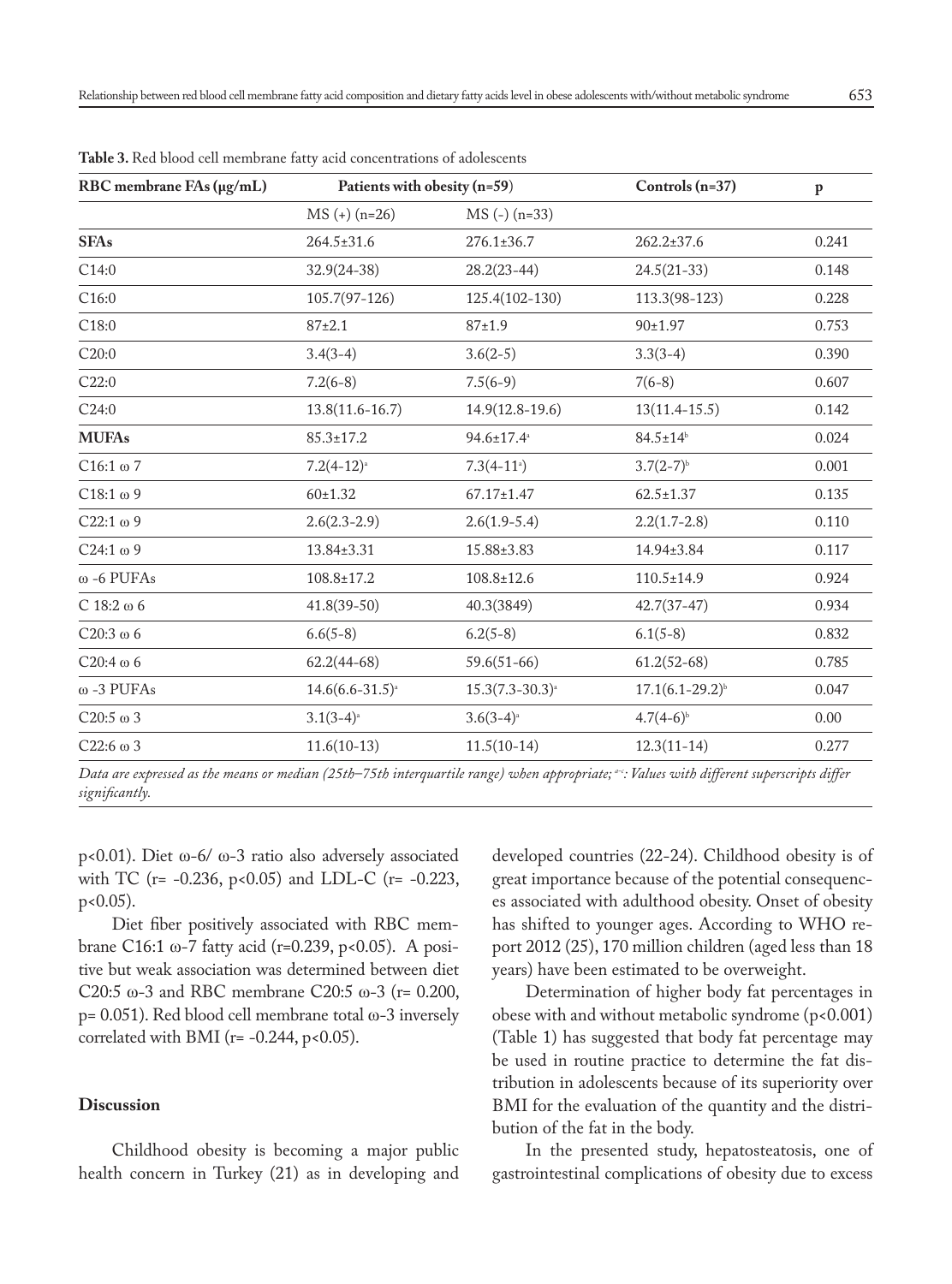free FA uptake of the liver was evaluated by measuring the serum ALT activity, which is a biochemical marker of hepatosteatosis development (26). Determination of the increased ALT activities in obese revealed that screening obese adolescents for hepatosteatosis may be essential in our country. The presence of visceral obesity and the decrease in insulin sensitivity are the main effective mechanisms for the development of metabolic syndrome (27). In the presented study, although no difference was determined between obese and lean adolescents concerning the fasting glucose, TC and LDL-C, which are the constituents of dyslipidemia, the TG and insulin levels were quite high (p<0.001) in obese adolescents (Table 1). The HDL-C level, which is another component of dyslipidemia, was significantly lower in obese than the lean control suggesting the development of dyslipidemia in obese adolescents. Determination of high insulin and HOMA-IR levels (p<0.001) in obese particularly in those with metabolic syndrome indicated that insulin resistance should be monitored in adolescents. Elevated blood pressure is one of the main components of the metabolic syndrome in association with obesity. Simons-Morton et al. (28) who investigated the relationship between nutrients and blood pressure in children have suggested a direct association between total fats and both SBP and DBP, but an inverse association between fiber and DBP and claimed the potential role of dietary fats, and possibly fiber, on BP levels in children. In our study, systolic and diastolic blood pressure values were significantly higher in obesity groups compare to control but no association was determined between blood pressure and fiber consumption, which was high in obese with metabolic syndrome. The high blood pressure reveals the need for screening obese adolescents in terms of the risk of hypertension.

Consumption of carbohydrate (50%), protein (13.5%) and cholesterol (289 mg) were within the recommended levels whereas the fat consumption, even in lean controls (39%) (Table 2) was higher than the daily recommended levels, which are 45–65% for carbohydrate, 10–30% for protein, 25–35% for fat and 200–300 mg/day dietary cholesterol for children and adolescents (4–18 years) (29). However, no statistically significant difference was observed between obese and lean adolescents concerning the daily intake of energy,

protein, fat, carbohydrate and cholesterol except fiber, which was higher in obese with metabolic syndrome (p<0.05) (Table 2). And also diet fiber positively associated with RBC membrane C16:1 ω-7 fatty acid (r=0.239, p<0.05**).** High-fiber diets have been associated with benefits on glucose and lipid metabolism and may lower risk of cardiovascular events (30). These authors speculate that soluble fibers and MUFA-rich foods in the meals could enhance satiety minimizing energy intake and facilitating body weight control. An association between excessive fat consumption habits of children and adolescents and increased prevalence of obesity has been indicated (31).

In our study, a 3-day food consumption record demonstrated rather high total SFA intakes in obese adolescents with and without metabolic syndrome as well as in lean controls compare to recommended levels for adolescents (29, 32). Although it has been shown that SFAs can cause an increase in adipose tissue (33), in the presented study, the SFA consumptions determined in obese and leans were very close to each other (Table 2). However, determination of a significant increase in TG, slight but not significant increases in TC and LDL-C levels and significantly low HDL-C level in obese groups, particularly in obese with metabolic syndrome, were consistent with the previous literatures (34) indicating higher intake of most of dietary SFAs are associated with higher levels of blood TC and LDL-C, which are risk factors for cardiovascular disease.

It has been reported that oleic acid (18:1 ω-9) has no effects on LDL-C but raises HDL-C modestly whereas linoleic acid moderately reduces serum cholesterol and LDL-C levels (34). In the presented study slightly higher intake of oleic acid and significantly higher intake of erucic acid (22:1 ω-9) and arachidonic acid  $(p<0.05)$  of the obese adolescents with metabolic syndrome (Table 2) as well as significantly lower serum HDL-C levels and slightly but not significantly higher LDL-C levels may suggests an association between serum lipids and these fatty acids.

Fasting TG is the most responsive to changes in blood and tissue levels of ω-3 PUFAs. Both C18 ω-3 and C20–22 ω-3 PUFAs reduce triglycerides. When tested alone, DHA supplements increased HDL-C and LDL particle size, whereas EPA decreased HDL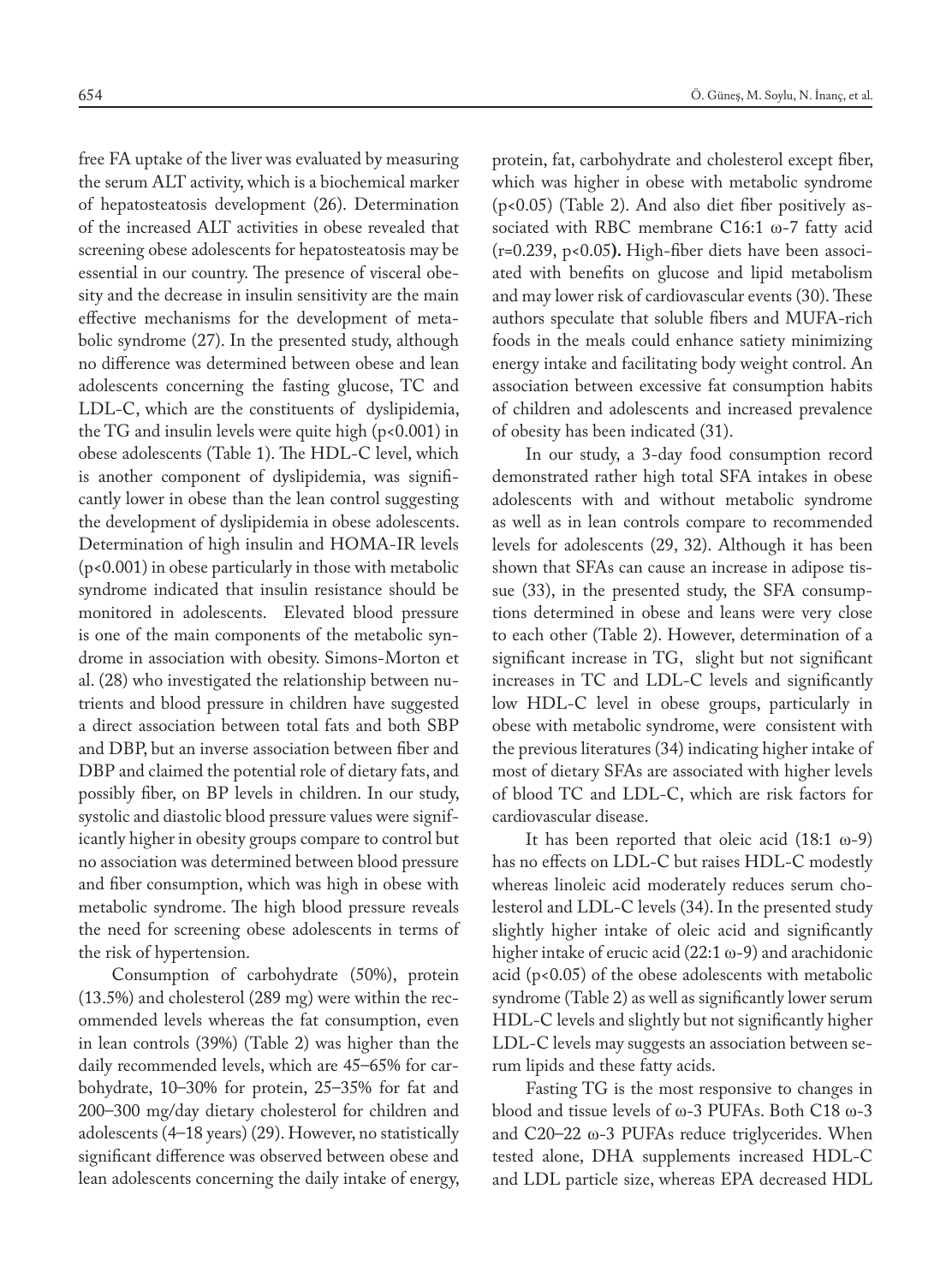(35). Cespedes et al. (36) observed lower metabolic syndrome prevalence and lower fasting glucose levels among individuals with higher adipose tissue ALA and the ALA:LA ratio levels in adipose tissue whereas DPA was associated with higher triglyceride levels. These authors suggested that the positive associations for DPA and MS could reflect higher ω-6 desaturase activity caused by increased adiposity.

In the presented study, intake of total  $\omega$ -3 PUFAs was lower in obese ( $p$ <0.05) than lean controls, and the HDL-C significantly lower (p<0.01) whereas the TG significantly  $(p<0.01)$  and LDL-C slightly higher in obese in consistent with the findings of a meta-analysis of randomized placebo-controlled trials that shows EPA and DHA supplementations reduce triglycerides (37). Our finding concerning ω-3 PUFAs was also consistent with the results of Morgado et al. (12) who found a decreased HDL-C level with ω-3 PUFAs in rat. On the other hand, according to the findings of Wei et al. (37), DHA raised LDL-C and HDL-C whereas EPA non-significantly reduced LDL-C. Plasma FAs are good indicators of FAs consumed during a short period (14) as evidenced that plasma SFA and MUFA levels were higher than those in the control group, but the ω-3 FAs were low in obese children (38). However, plasma FAs can be influenced by the condition such as current rapid metabolic changes and physical activity. Determination of RBC membrane FA composition is the most commonly used indicator to assess the fat intake status for the long-term in clinical practice (27). In a rat study, Zhou et al. (39) reported that the fatty acid compositions of RBC, plasma, muscle and visceral adipose tissues reflect the dietary fat sources with no differences in food intake, body weight and growth rate or body fat composition among the groups on a diet causing fatty liver in rodents. A study conducted on human from Italy, Finland and the USA investigating the long-term effects of dietary fats on the lipids of plasma, RBCs and platelets showed that the fatty acid compositions of the glycerolphospholipids of plasma, RBCs and platelets reflect the major dietary fatty acids (40).

In dyslipidemic adults with systemic inflammation, palmitoleic acid (C16:1 ω-7) supplementation caused reductions in serum CRP, TG and LDL-C whereas increases in HDL-C levels, which indicates potent anti-inflammatory and lipid-modulating effects (41). In a recent study of Alonso-Vale et al. (42), the palmitoleic acid stimulated lipolysis, mitochondrial FA oxidation and oxygen consumption. In the presented study, palmitoleic acid was high in both obese groups compare to the lean controls. However, determination of high TG in both obese groups, which were also high palmitoleic acid consumed groups, was an unexpected finding because of the lack of significant difference between obese and control. On the other hand, existence of no relation between diet palmitoleic acid and RBC membrane levels may indicate that diet unsaturated fatty acids had no influence on membrane unsaturated fatty acid content in consistent with the results of Abbott et. al. (43) who suggested that extensive changes in diet SFA, MUFA and PUFA have minimal effect on membranes, but have considerable influence on adipose tissue and plasma triglycerides. In the presented study, diet SFA affected fasting blood glucose ( $r = 0.206$ ,  $p < 0.05$ ) but not correlated with blood lipids whereas an inverse association occurred between LDL-C ( $r = -0.200$ ,  $p < 0.05$ ) and diet total MUFAs, and also diet total MUFAs adversely correlated with LDL-C ( $r = -0.274$ ,  $p < 0.01$ ) and TC (r=- 0.256, p<0.05). Diet  $\omega$ -3 FUFAs positively associated with fasting blood glucose  $(r=0.228, p<0.05)$ and an inverse association was observed between diet ω-6 FUFAs and TC (r= -0.295, p<0.01) and LDL-C ( $r = -0.311$ ,  $p < 0.01$ ). These findings confirmed the results of the previous studies suggesting that dietary FAs influence blood chemistry (41, 43).

The membrane composition is responsive to ω-3 and ω-6 PUFA levels in the diet (15, 43), and more sensitive to  $\omega$ -3 PUFA and  $\omega$ -6/ $\omega$ -3 ratio (15). When ω-3 PUFA is <10% of total PUFA, membrane composition conforms to diet whereas when the diet PUFA balance is >10%, the influence on membrane lipids is little (43). Integration of ω-3 PUFA into plasma membrane phospholipids plays an important role on cell signaling by altering membrane fluidity, lipid structure and substrate availability for the synthesis of bioactive oxidized fatty acids (35). DHA plays a key structural role in membrane. ALA and LA are precursors to ω-3 and ω-6 PUFAs.

An imbalance between dietary n-3 and n-6 PUFA associated with a number of diseases such as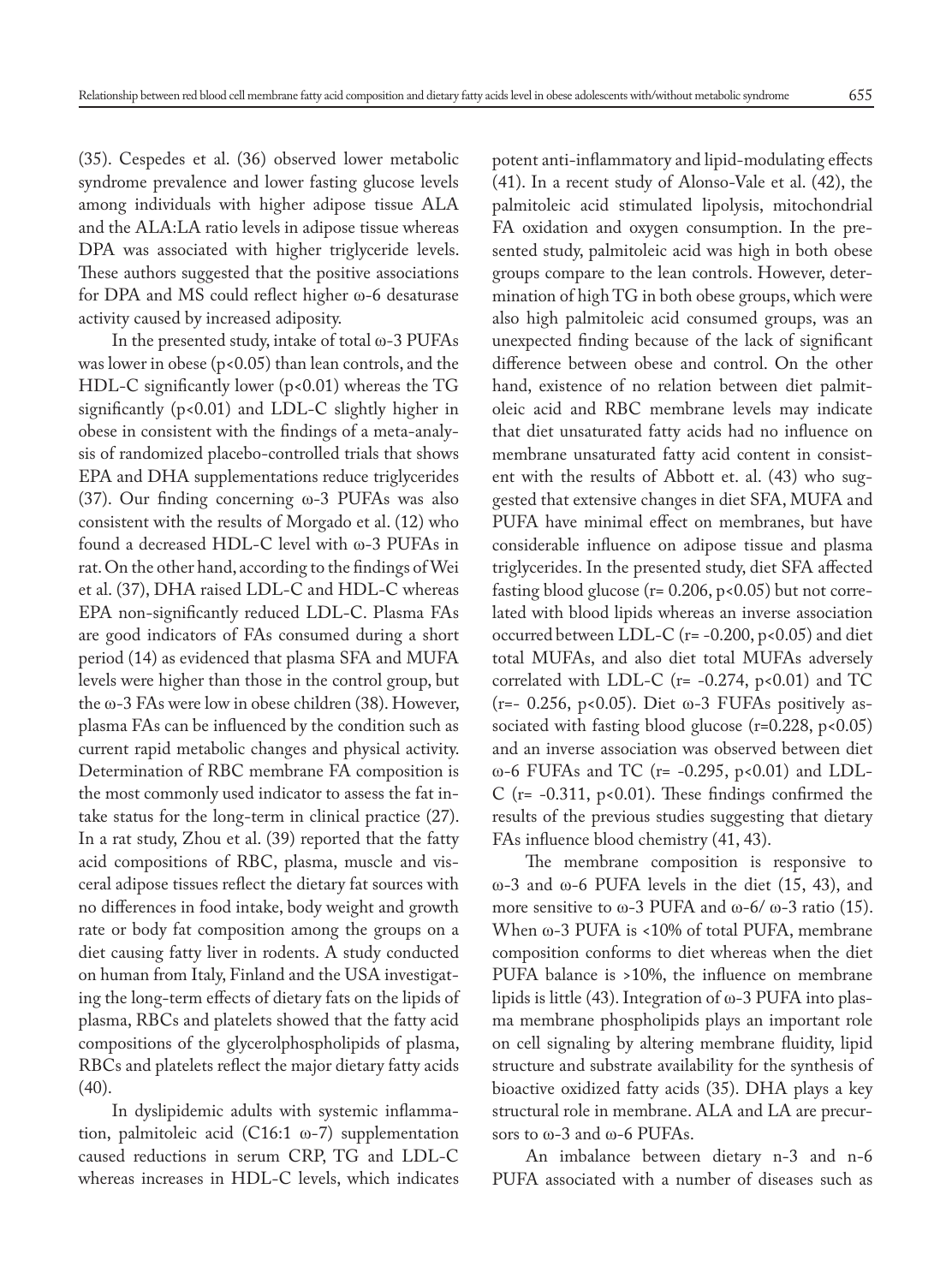dyslipidemia, hypertension, inflammation, depression, abdominal obesity, type 2 diabetes and cardiovascular diseases, which have become prevalent in today's society (43, 44). In the presented study, the  $\omega$ -6/ $\omega$ -3 ratios taken by diet in obese with and without metabolic syndrome and control groups were close to the recommended ratio of 5/1. Determination of similar ω-6/ω-3 ratios of RBC membrane in both obese groups were consistent with the results of Gabriel et al. (8) who also found no difference between adolescents with and without metabolic syndrome.

The influences of dietary FAs on RBC membrane ω3-PUFAs and ω-6 PUFAs have been investigated in animal models (39, 43,45) and adult human (40, 41, 46, 47) but to the authors' knowledge there are limited studies in children (6) and adolescents (8). Total lipid contents in RBC membrane of rabbits fed cholesterol were higher than the control after the feeding trial (44). Remesar et al. (45) have investigated the attachment of the extra lipids originated from lipoproteins to the cell surface and effect of diet on composition of this lipid pool. They detected ω-3 PUFA in plasma but could not detect any ω-3 PUFA in RBC extracts suggesting a marked depletion of PUFA in extracts of cells and, in general, of unsaturation. Takkunen et al. (47) have shown that RBC FA composition reflects particularly well the intakes of ω-3 PUFA in adult Finnish men, Ford et al. (6) reported the highest RBC membrane DHA and AA in 2-6 years old children who intake the lowest  $\omega$ -3 and  $\omega$ -6 FAs in different geographical areas in South Africa. In the presented study, the EPA levels taken by diet were lower than the range of recommended level of 0.6–1.2% of total energy (Table 2). Gabriel et al. (8) found no significant difference concerning total SFAs, total MUFAs and total PUFAs in RBC membrane between adolescents with and without metabolic syndrome. The RBC membrane EPA concentration was significantly lower in both obese groups (p<0.001) compare to lean controls but there was no significant difference between obese with and without metabolic syndrome in the presented study. No significant difference was determined between obese and control subjects concerning RBC membrane ω-6 PUFAs (Table 3) in contrast to the findings of Kabagamle et al. (46) who determined an inverse association between RBC membrane PU-

FAs and metabolic syndrome, and no significant associations between total or individual ω-3 fatty acids and the metabolic syndrome whereas ω-6 PUFAs, linoleic acid, inversely correlated with metabolic syndrome in adults. In the presented study, no association was determined between diet and RBC membrane total ω-3 and ω-6 PUFAs or ω-6/ω-3 ratio which may result from the lower proportion of ω-3 PUFAs in the diet as indicated by Abbott et al. (43). However, there was a positive association between RBC membrane and diet EPA (C20:5ω-3).

The results of the presented study have shown that BMI-SDS, serum TG and insulin, HOMA-IR and C16:1 ω-7 FA levels in RBC membrane of obese with metabolic syndrome were high but the serum HDL-C level and red blood cell membrane C 20: 5 ω-3 level were low in obese with metabolic syndrome. Cholesterol and FAs affected some anthropometric measurements and blood chemistry, but there was no correlation between nutritional FA consumption and RBC membrane FA composition except a positive correlation between diet C 20:5 ω-3 and RBC membrane C 20:5ω-3, and diet fiber and RBC membrane C16:1 ω-7.

#### **Limitation of the study**

Obese adolescents may avoid to record some of food items they consumed to dissemble their excessive food consumption. The short duration of the registration period of 3 days may not fully reflect overall nutritional status. In addition, lifestyle and physical activities, which were not evaluated in detail, may influence the study results.

#### **References**

- 1.Lee CY. The Effect of high-fat diet-induced pathophysiological changes in the gut on obesity: What should be the ideal treatment? Clin and Translat Gastroenterol 2013;4:e39.
- 2.Gupta N, Goel K, Shah P, Misra A. Childhood obesity in developing countries: Epidemiology, determinants, and prevention. Endocr Rev 2012;33:48 –70.
- 3.Aggett, PJ, Haschke F, Heine W. ESPGAN Committee on Nutrition Report: Childhood diet and prevention of coronary heart disease. J Pediatr Gastroenterol Nutr 1994;19:261-269.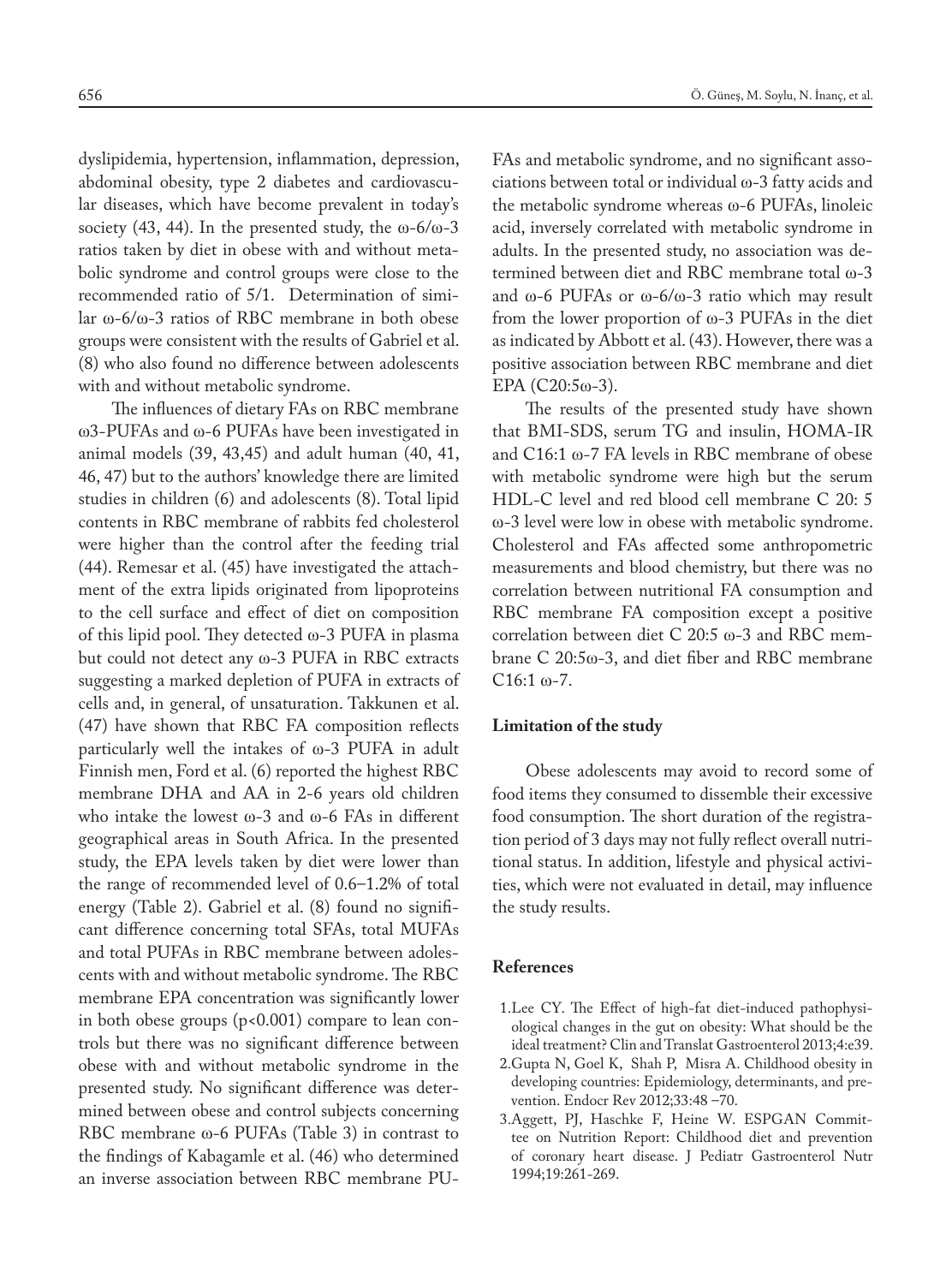- 4.IDF. The IDF Consensus Definition of the Metabolic Syndrome in Children and Adolescent. International Diabetes Federation, 2007.
- 5.Price PT, Nelson, CM, Clarke SD. Omega-3 polyunsaturated fatty acid regulation of gene expression. Curr Opin Lipidol 2000;11:3-7.
- 6.Ford R, Faber M, Kunneke E, Smuts CM. Dietary fat intake and red blood cell fatty acid composition of children and women from three different geographical areas in South Africa. Prostaglandins, Leukotrienes and Essential Fatty Acids 2016; 109:13-21.
- 7.Esposito K, Giugliano D. Diet and inflammation: a link to metabolic and cardiovascular diseases. Eur Heart J 2006;27:15-20.
- 8.Gabriel M, Azucena M, Alejandra S, Jorge M. Association between metabolic syndrome and erythrocyte fatty acid profile in Mexican adolescents: A trans fatty acid approach. Food Nutr Sci 2013;4:51-58.
- 9.Mozaffarian D, Pischon T, Hankinson SE et al., Dietary intake of trans fatty acids and systemic inflammation in women. Am J Clin Nutr 2004;79:606-612.
- 10.Strong JP, Malcolm GT, Newman WP, Oalmann MC. Early lesions of atherosclerosis in childhood and youth: natural history and risk factors. J Am Coll Nutr 1992;11: 51–54.
- 11.Sohet SB. Haemolysis and changes in erythrocyte membrane lipids. N Engl J Med 1972;577:638.
- 12.Morgado N, RigottiA, Valenzuela A. Comparative effect of fish oil feeding and other dietary fatty acids on plasma lipoproteins, biliary lipids, and hepatic expression of proteins involved in reverse cholesterol transport in the rat. Ann Nutr Metab 2005;49: 397-406.
- 13.Simopoulos A P. An increase in the omega-6/omega-3 fatty acid ratio increases the risk for obesity. Nutrients 2016;128:1-17.
- 14.Ma J, Folsom AR, Shahar E, Eckfeldt JH. Plasma fatty acid composition as an indicator of habitual dietary fat intake in middle-aged adults. The Atherosclerosis Risk in Communities (ARIC) Study Investigators. Am J Clin Nutr 1995;62: 564-571.
- 15.Hulbert A J. On the importance of fatty acid composition of membranes for aging. J Theor Biol 2005;234:277-288.
- 16.Gunes O, Tascilar E, Sertoglu E et al. . Associations between erythrocyte membrane fatty acid compositions and insulin resistance in obese adolescents. Chem Phys Lipids 2014;184:69-75.
- 17.Tanner JM, Whitehouse RH. Clinical longitudinal standards for height, weight, height velocity, weight velocity and stages of puberty. Arch Dis Child 1976;51:170-179.
- 18.Centers for Disease Control and Prevention (CDC) Growth Charts. 2014; Retrieved from: URL http://www.cdc.gov/ growthcharts/clinical\_charts.htm.
- 19.Alberti KGMM, Eckel RH, Grundy SM et al.,. Harmonizing the metabolic syndrome: a joint interim statement of the International Diabetes Federation Task Force on Epidemiology and Prevention; National Heart, Lung, and Blood Institute; American Heart Association; World Heart Fed-

eration; International Atherosclerosis Society; and International Association for the Study of Obesity. Circulation. 2009;120:1640-1645.

- 20.Blau N, Duran M, Gibson KM. Laboratory Guide to the Methods in Biochemical Genetics. 2008;207-219.
- 21.Erem C. Prevalence of overweight and obesity in Turkey. IJC Metab Endocr 2015; 8:38-41.
- 22.Kelishadi R. Childhood overweight, obesity, and the metabolic syndrome in developing countries. Epidemiol Rev 2007;29:62-76.
- 23.Dehghan M, Akhtar-Danesh N, Merchant AT. Childhood obesity, prevalence and prevention. Nutr J 2005;4:24.
- 24.Ogden CL, Carroll MD, Kit BK, Flegal KM. Prevalence of childhood and adult obesity in the United States, 2011- 2012. JAMA. 2014;311:806-814.
- 25.WHO. Population-based approaches to childhood obesity prevention. 2012. Retrieved from: http://www.who.int/dietphysicalactivity/childhood/WHO\_new\_childhoodobesity\_ PREVENTION
- 26.D'Adamo E, Impicciatore M, Capanna R et al Liver steatosis in obese prepubertal children: a possible role of insulin resistance. Obesity 2008;16:677-683.
- 27.Reaven G, Abbasi F, McLaughlin T. Obesity, insulin resistance, and cardiovascular disease. Recent Prog Horm Res 2004;59:207-23.
- 28.Simons-Morton DG, Hunsberger SA, Van Horn L et al. Nutrient intake and blood pressure in the Dietary Intervention Study in Children. Hypertension. 1997; 29:930-936
- 29.Systematic Evidence Reviews and Clinical Practice Guidelines, Nutrition and Diet, NHLB U.S. Department of Agriculture and U.S. Department of Health and Human Services and U.S. Department of Agriculture. Dietary Guidelines for Americans, 2010, 7th Edition, Washington, DC: U.S. Government Printing Office, 2011.
- 30.de Barros CR, Cezaretto A, Curti ML et al. Realistic changes in monounsaturated fatty acids and soluble fibers are able to
- 1.improve glucose metabolism. Diabet Metab Synd 2014; 6:136.
- 31.Koletzko B, Dokoupil K, Reitmayr S, Weimert-Harendza B, Keller E. Dietary fat intakes in infants and primary school children in Germany. Am J Clin Nutr 2000;72:1392S–8S.
- 32.WHO. Diet, Nutrition and the Prevention of Chronic Diseases. Report of a Joint WHO/FAO Expert Consultation, WHO Technical Report Series 916, World Health Organization Geneva, 2003.
- 33.Rokling-Andersen MH, Rustan AC, Wensaas AJ, Kaalhus O, Wergedahl H, Rost TH. Marine n-3 fatty acids promote size reduction of visceral adipose depots, without altering body weight and composition, in male Wistar rats fed a high fat diet. Br J Nutr 2009;102:995-1006.
- 34.FAO. Fats and Oils in Human Nutrition: Report of a Joint Expert Consultation, FAO Food and Nutrition Paper No. 57, 1994.
- 35.Jump DB, Depner CM, Tripathy S. Omega-3 fatty acid supplementation and cardiovascular disease. Thematic Review